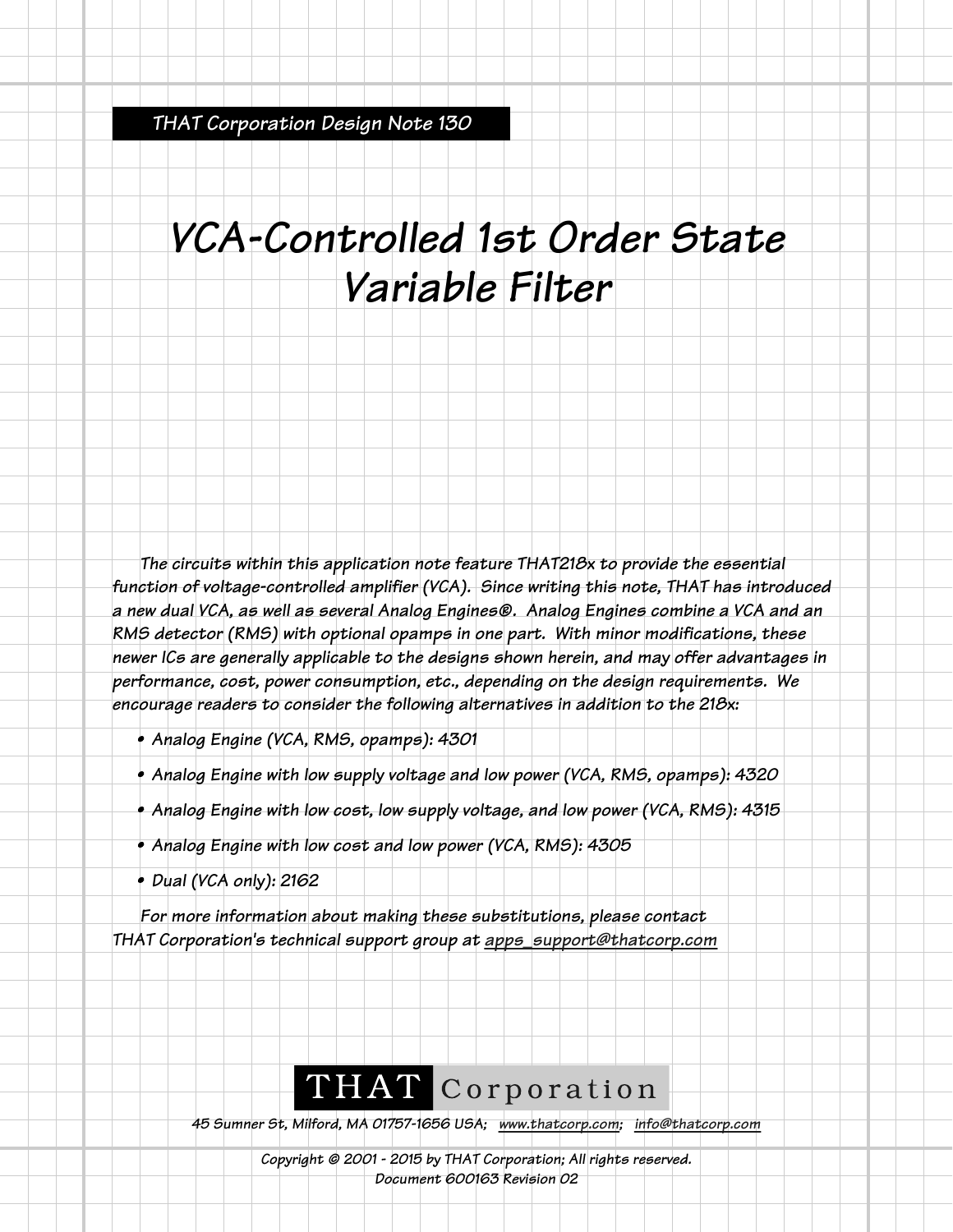*VCAs are widely used throughout the audio signal chain to control amplitude, especially where dynamic gain control is desired. A less well known application of these devices is in dynamically controllable filters. VCAs ease the design of these circuits, and avoid the "zipper noise" which plagues circuits using stepped attenuators.*

### *The Theory*

*Figure 1 shows the basic VCA-based first order state variable filter. For our purposes, we can state the transfer function of the VCA as being* 

$$
\frac{\text{VCA}_{\text{OUT}}}{\text{VCA}_{\text{IN}}} = G \cdot \frac{Z_{\text{OUT}}}{Z_{\text{IN}}}
$$

*where G is the gain of the VCA.*

*This is much like the transfer function of an inverting amplifier, but without the sign change, and with an additional, variable gain term. This lack of inversion simplifies the circuit and its analysis, since U2A can now be a simple inverting summer, rather than the differential stage normally found at this location. We can state the high pass output to be*

HighPaso=Input-(
$$
\frac{R}{R}
$$
) + LowPaso-( $\frac{R}{R}$ ) = -Input – LowPaso (equation 1)

*and the low pass output to be*

LowPaso = HighPaso - 
$$
\left(\frac{\frac{1}{eC_{SET}}}{R_{SET}}\right)G
$$
 = HighPaso -  $\left(\frac{G}{eC_{SET}R_{SET}}\right)$  (equation 2)

#### *Substituting, we find that*

HighPaso = -Input – HighPaso 
$$
\cdot \left( \frac{G}{sC_{SETRSET}} \right)
$$
 and



*Figure 1. VCA-controlled 1st order state variable filter*

*<i>b***y THAT © 2002 - 2015**<br>by THAT Corporation<br>All rights reserved

**Corporation**<br> *Copporation*<br> *C*, Milford, MA 01757 USA; www.thatcorp.com; info@thatcorp.com Doc 600163 Rev 02

*A5 Sumner St; Milford, MA 01757 USA; www.thatcorp.com; info@thatcorp.com*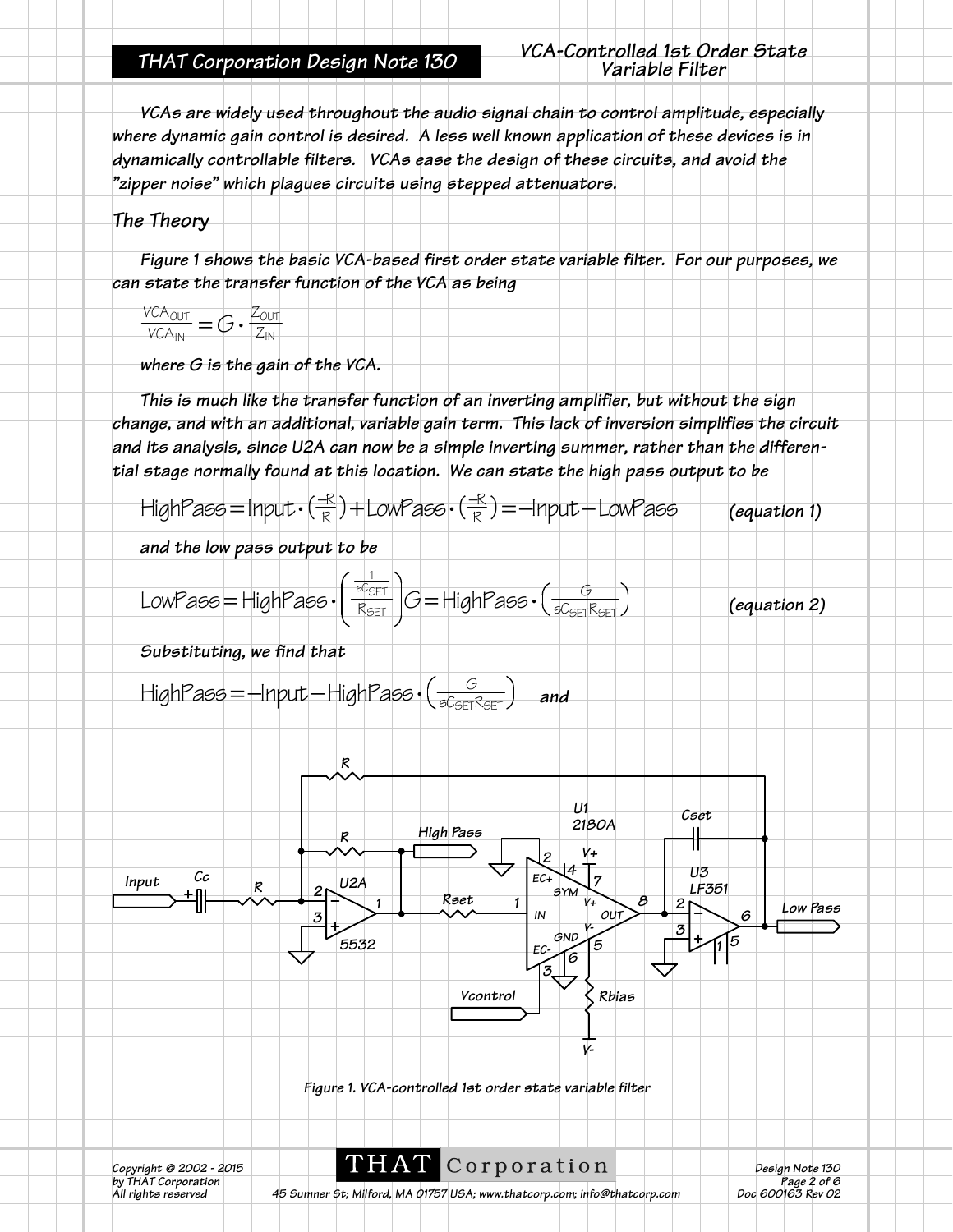$$
\text{HighPass} \cdot \left[ 1 + \left( \frac{G}{\text{SC}_{\text{SET}} \text{R}_{\text{SET}}} \right) \right] = -\text{Input}
$$

*This result can be reduced to*

$$
\frac{\text{HighPass}}{\text{Input}} = \frac{-1}{1 + \left(\frac{G}{\text{SCSET}^T \text{SET}}\right)} = \frac{-G}{\text{S} + \left(\frac{G}{\text{CET}^T \text{SET}}\right)}
$$

*which is of the form of a typical first order high pass filter, but with the corner frequency dependent on VCA gain. Combining equations 1 and 2, we can similarly derive the lowpass output to be:* 

$$
LowPase(\frac{6C_{SET}R_{SET}}{G}) = -Input - LowPase
$$

*which after cross-multiplication yields*

$$
\text{LowPass} = -\text{Input} \cdot \left( \frac{G}{\text{SC}_{\text{SET}} R_{\text{SET}}} \right) - \text{LowPass} \cdot \left( \frac{G}{\text{SC}_{\text{SET}} R_{\text{SET}}} \right)
$$

*which becomes*

$$
\text{LowPass} \cdot \left[1 + \left(\frac{G}{\text{SC}_{\text{SET}} \text{R}_{\text{SET}}}\right)\right] = -\text{Input} \left(\frac{G}{\text{SC}_{\text{SET}} \text{R}_{\text{SET}}}\right)
$$

*This result may be reduced to*

$$
\frac{\text{LowPass}}{\text{Input}} = \frac{-\left(\frac{G}{\text{SCSET}R_{\text{SET}}}\right)}{1 + \left(\frac{G}{\text{SCSET}R_{\text{SET}}}\right)} = \frac{-\left(\frac{G}{C_{\text{SET}}R_{\text{SET}}}\right)}{5 + \left(\frac{G}{C_{\text{SET}}R_{\text{SET}}}\right)}
$$

*which is of the form of a typical first order low pass filter, but again with the corner frequency dependent on VCA gain.*



*Figure 2. VCA-controlled 1st order state variable filter with conditioned control port drive*

| Copyright © 2002 - 2015 | <b>THAT</b> Corporation                                                 | Desian Note 130   |
|-------------------------|-------------------------------------------------------------------------|-------------------|
| by THAT Corporation     |                                                                         | Paae 3 of 6       |
| All rights reserved     | 45 Sumner St; Milford, MA 01757 USA; www.thatcorp.com info@thatcorp.com | Doc 600163 Rev 02 |
|                         |                                                                         |                   |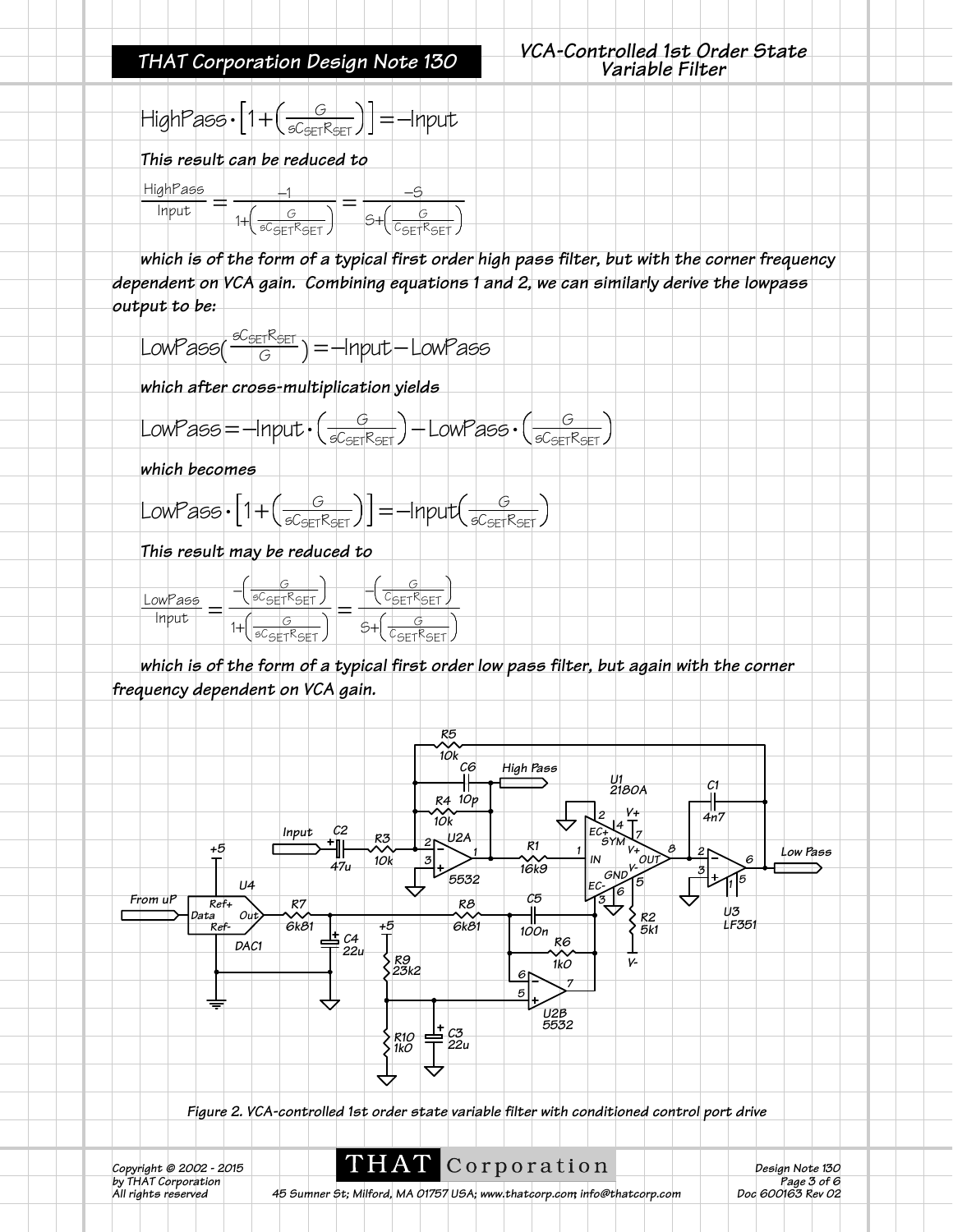### *Some Thoughts on the Actual Design*

*Consider the circuit in Figure 2. U2A is our highpass output, and we've arbitrarily chosen R3-R5 to be 10 k*Ω*. The small value of C6 does not substantially affect the calculations of the previous section, but does reduce peaking that can occur well above the audio band with some op-amps.*

*Since corner frequency is proportional to gain, we can sweep the entire audio band with a total gain change of 60 dB. We've chosen gains from -40 dB to 20 dB to accomplish this. U2B is used as the control port buffer. A 0-5*  $V_{DC}$  *swing for the DAC is attenuated by U2A's inverting gain, which is 0.073. The divider formed by R9 and R10 is used to offset U2As swing by 40 dB to center the control signal appropriately. C3 and C4 provide filtering, both to attenuate interference from the digital section, and to mitigate the effects of the DAC's discrete steps.*

*You'll need to use low bias current, FET input op-amps as the VCA's output amplifier. This is because this op-amp is configured as an integrator, and its bias current must come through the VCA. High bias currents will result in a problem with "thump" (or offset-changewith-gain), and at very low VCA gains the output amplifier may clip.*

*The maximum bias current of the LF351 at room temperature is 200 pA, though one* should note that this figure typically doubles every 10 °C. Since the bias current cannot flow *through C1, it must come through the VCA input and R1. This is accomplished by a small DC correction voltage developing on C1 which, after being inverted by U2A and developing across R1, results in a correction current passing through the VCA. In essence, the DC level on output of U3, inverted by U2A and then developed across R1, "servos" out the LF353's bias current.*

*Assume that we wish for our circuit to exhibit less than 5 mV of offset-change-with-gain at 55o C. At 55o C, the bias current could be as high as*

$$
i_{bias} = 200pA \cdot 2^{\left(\frac{55-25}{10}\right)} = 1.6nA
$$

*which, must come from the output of the VCA. Remember that this current must pass through the input of the VCA, and that the VCA will attenuate or amplify the input current by an amount proportional to the VCA's gain. Thus, the current into the VCA input would need to be*

$$
i_{bias} = \frac{v_{\text{THUMP}}}{R_{\text{IN}}} \cdot A_V = \frac{5 \text{mV}}{16.9 \text{k}} \cdot 10^{\left(\frac{G_{\text{MAX}}}{20}\right)}
$$

*Isolating*  $G_{\text{MAX}}$ 

$$
G_{\text{MAX}} = 20 \log[|_{\text{bias}} \cdot (\frac{16.9k}{5m})] = -45dB
$$

where G<sub>MAX</sub> is the maximum allowable attenuation while keeping thump below 5 mV.

*Copyright © 2002 - 2015*<br>*by THAT Corporation*<br>All rights reserved

**COPPOFATO COPY**<br> *E*; Milford, MA 01757 USA; www.thatcorp.com info@thatcorp.com<br> *Page 4 of 6*<br> *Doc 600163 Rev 02*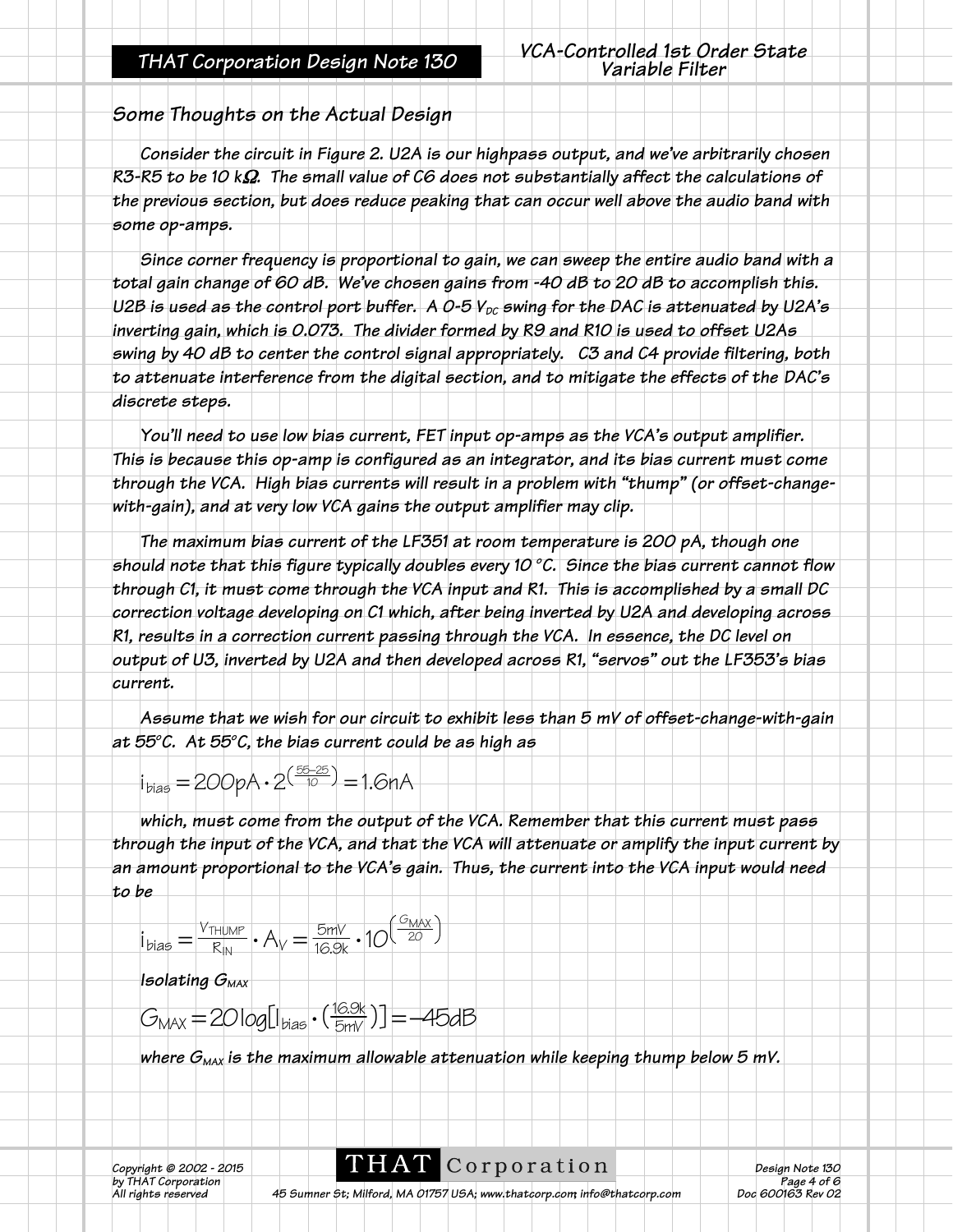*In addition to the bias current of the output op-amp, other sources of leakage should be considered. For instance, pin 7 of the VCA is tied to*  $V_{cc}$  *which, in this circuit, is 15*  $V_{DC}$ *. Being right next to the VCA output, board contamination can result in substantial leakage currents. This is best dealt with by adding a guard on both sides of the PCB. This guard should be tied to ground (pin 3 of the LF351), and should run completely around pin 8 of the VCA, pin 2 of the op-amp, and the one leg of C1 that is tied to this node. For optimal guard performance, the PCB's solder mask should be removed from the guarded area.*

*We want our filter to be centered in the audio band when the DAC is at half scale, which corresponds to a gain of -10 dB. The geometric center of the audio band in dB is 632 Hz. If we choose C1 to be 4.7 nF, then we can calculate*

$$
R1 = \frac{G}{2 \cdot \pi \cdot f \cdot C_1} = \frac{10^{-\frac{10}{20}}}{2 \cdot \pi \cdot 632 \cdot 4.7 \times 10^{-9}} \approx 17 \text{ k}\Omega
$$

#### *Results*

*Figures 3 and 4 show the low pass and high pass responses with gain swept from -40 dB to 20 dB in 10 dB steps. Possible applications for this circuit include dynamically programmable filters, single ended noise reduction, and effects such as auto-wah's.*